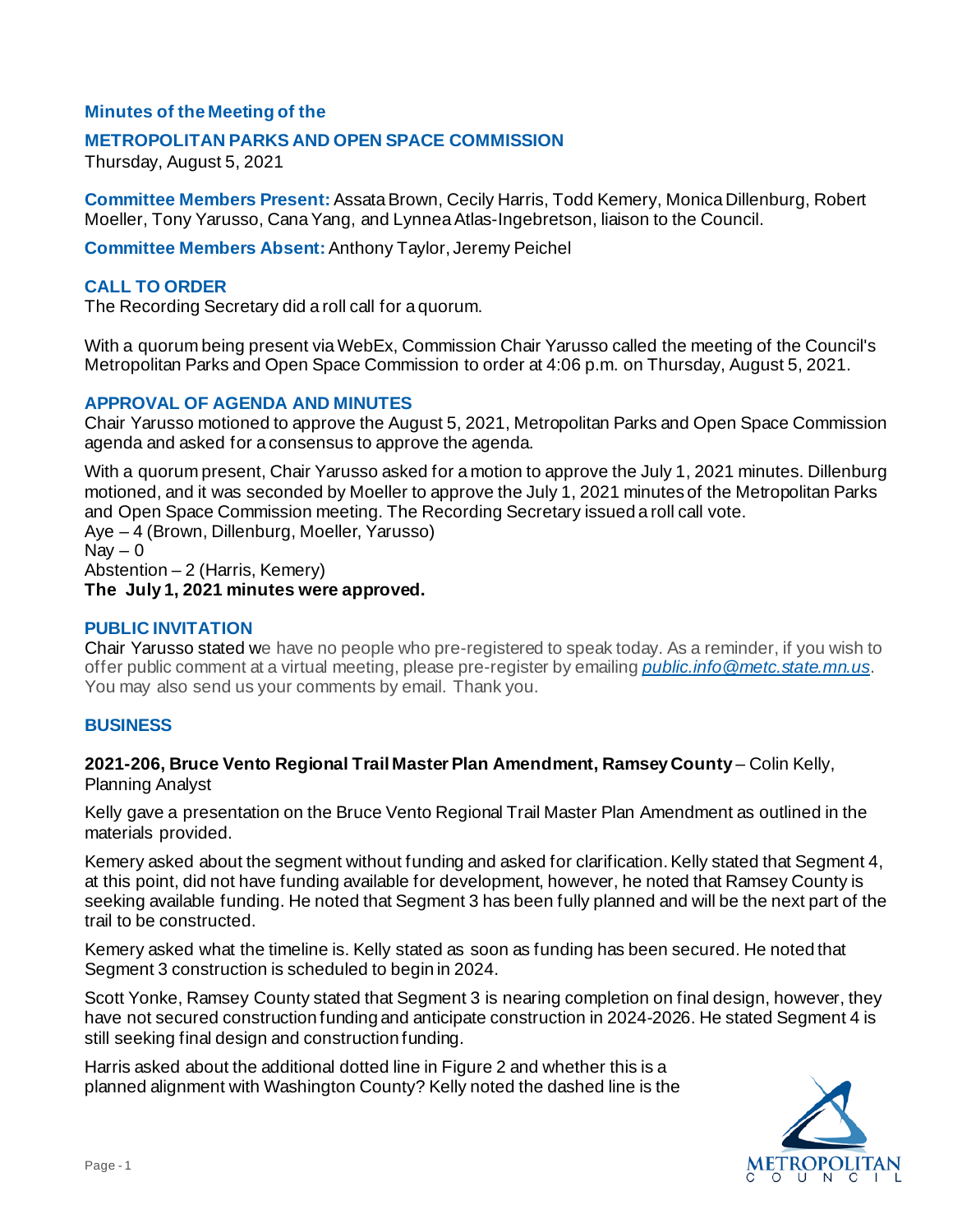southern segment of the Hardwood Creek Regional Trail, which is still in the planned category.

Harris asked about climate change, how can landscape be established to provide visitors along the trail shade. Kelly discussed the considerable plantings to be implemented along the trail. Yonke added that as Ramsey County goes forward with planning, it is their goal to take into account climate change and the hotter and wetter conditions.

Harris asked about the huge increase in electric bikes on trails and if Saint Paul/Ramsey County has any policies on this? Yonke stated he cannot speak for Saint Paul, however, Ramsey County has looked into the topic and has plans to create stronger policy language. Chair Yarusso stated he believes the DNR has worked with the State Legislature to create a law regarding electric bikes.

Brown asked Yonke about the letter from Ramsey County's Park and Recreation Commission and their concern regarding community engagement? Yonke stated the County is implementing strategies to improve their engagement and equity processes. Going forward, he added, they plan to continue to utilize the equity tools that were not available when this plan's engagement was done.

Dillenburg stated she is concerned with private property that is adjacent to the trail alignment and asked how this is handled. Kelly stated that this is an important concern. The Ramsey County portion of the Vento Trail has always included the transit component, first light rail and now Bus Rapid Transit (BRT). There will be some impacts, but the trail will be accommodated within the existing corridor that includes the right of way.

Yonke added, as they move forward, additional acquisitions are required including easements, however, he noted, their goal is to keep the trail/transit within existing corridor.

A motion made by Brown and seconded by Kemery to recommend that the Metropolitan Council:

- 1. Approve Ramsey County's Bruce Vento Regional Trail Master Plan Amendment.
- 2. Inform Ramsey County that, when Segment 4 alignments have been finalized, it must submit a future master plan amendment to update regional trail boundaries and acquisition costs.
- 3. Require Ramsey County, prior to initiating any new development of the regional trail corridor, to send preliminary plans to the Metropolitan Council's Environmental Services Division Assistant Manager.

With no further discussion, Chair Yarusso called for a vote. The recording secretary issued a roll call vote.

Aye – 7 (Brown, Harris, Dillenburg, Moeller, Kemery, Yang, Yarusso)  $\text{Nav} - 0$ Abstention  $-0$ **The motion was approved.**

## **INFORMATION**

**Overview of the Park Acquisition Opportunity Fund Program -** Jessica Lee, Senior Parks Planner

Lee gave an overview of the Park Acquisition Opportunity Fund Program (PAOF) as outlined in the materials provided.

Chair Yarusso asked about the practice of implementing agencies contributing their 25% local match requirement -- are they still able to ask for reimbursement consideration, if requested up front? Also, he noted that the Parks and Trails Legacy fund and Environment and Natural Resources Trust Fund (ENRTF) are both matched with Council bonds through this program. He asked about the rules for ENRTF, and whether they may be used for habitable structures? Lee stated only habitable structures of value are ineligible for reimbursement. She noted that the future reimbursement consideration program, which is a part of the Regional Parks Bonding Program, is "on-pause" right now due to an IRS rule change.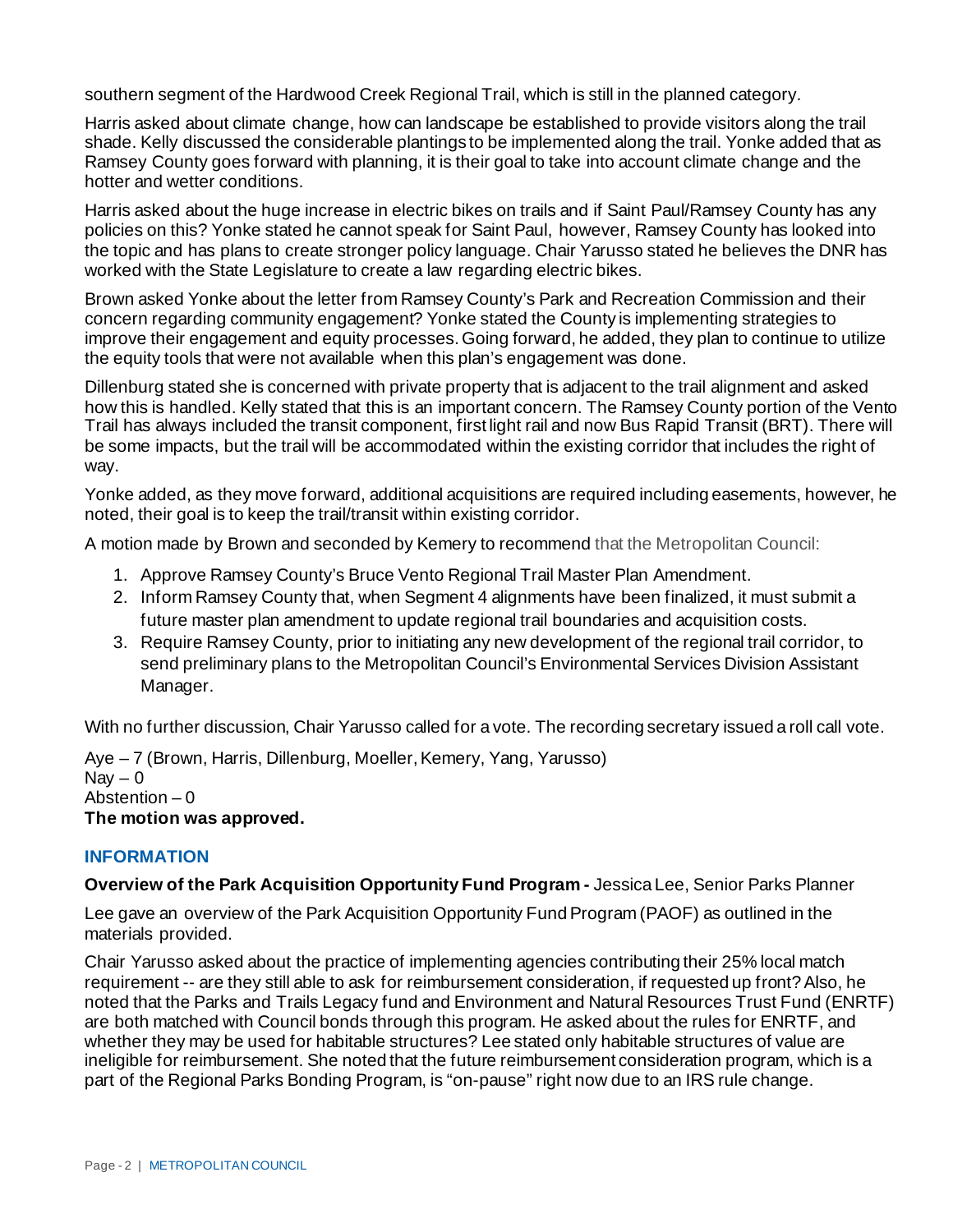Chair Yarusso asked for clarification on the issues around a habitable structure with value? Lee stated that the Council and Legislative Citizen Commission on Minnesota's Resources prioritizes using these funds for conserving land.

# **Developing a Post-Covid Understanding for Our Work Together** – Emmett Mullin, Manager Parks

Mullin discussed post COVID meeting structure and stated that the Council is closely looking at the Delta variant and pandemic developments. He stated the Council will follow the Governor's lead as well as the Minnesota Department of Health direction.

Mullin discussed the survey that was sent out to Commissioners and our liaison regarding meeting in person. He stated that some feel in-person meetings would be preferred, when it's deemed safe. He added that some did not feel safe. He also stated that many expressed interest in tours. Mullin stated there will not be a September tour and that we are considering an October one. He added that many expressed interest in a hybrid option but for now, this is not an option.

Chair Yarusso stated determination is based on safety. That determination is being made by the Met Council Chair. He felt that decision could also be made by the Regional Administrator and/or himself as the MPOSC Chair. He hoped that after all we have learned from the pandemic, the open meeting law language should be changed to allow for the use of innovative technology, including hybrid meetings. Atlas-Ingebretson agreed and discussed creating a more accessible and inclusive body with current technology. She feels being able to participate remotely increases access and inclusivity.

Harris noted that her wi-fi is unreliable, so it is difficult to continue in this format for our meetings.

Moeller noted he lives a far distance from Saint Paul and winter travel, at his age, is more of a problem. He felt that today's meeting shows that in person meetings are better (due to technical difficulties) and he supports them, the opportunity for hybrid meetings at times could be helpful.

Dillenburg stated she is fine with whatever the Council decides to do.

## **Shared Equity Learning: Bdote Tour and** *Stories I Didn't Know***Opportunity -** Amanda Lovelee, Senior Outreach Coordinator

Lovelee gave a presentation on 'Learning from Place: Bdote and Stories I Didn't Know'. She also discussed the September 17 tour/workshop from 8:30am-2:30pm that will begin at Fort Snelling State Park and end at Indian Mound Regional Park. Mullin stated he will share a link to this documentary and noted there will be a facilitated discussion of it on September 30, 2021, from 3-4pm.

Mullin noted the MN Humanities Center has good COVID practices. He noted that he will send an email with a link.

# **REPORTS**

**Chair:** Chair Yarusso reiterated new process to speak under 'Public Invitation' by pre-registering. He also noted that tours are in the works. He also stated that Ramsey County is doing public engagement regarding park hours. They will also be reassessing how violations of park and trail ordinances are categorized and are looking to downgrade them to petty misdemeanors. There is more information on the Ramsey County website.

**Commissioners:** Kemery stated the DNR reached out to him to add more accessibility in Parks and Trails and he will be working with them.

## **Staff:** None.

**Council Liaison**: Atlas-Ingebretson was asked to serve on DNR Commission to look at funding sources, etc. She also discussed the Outdoor Recreation Task Force outcomes, and she is looking forward to sharing more regarding this work.